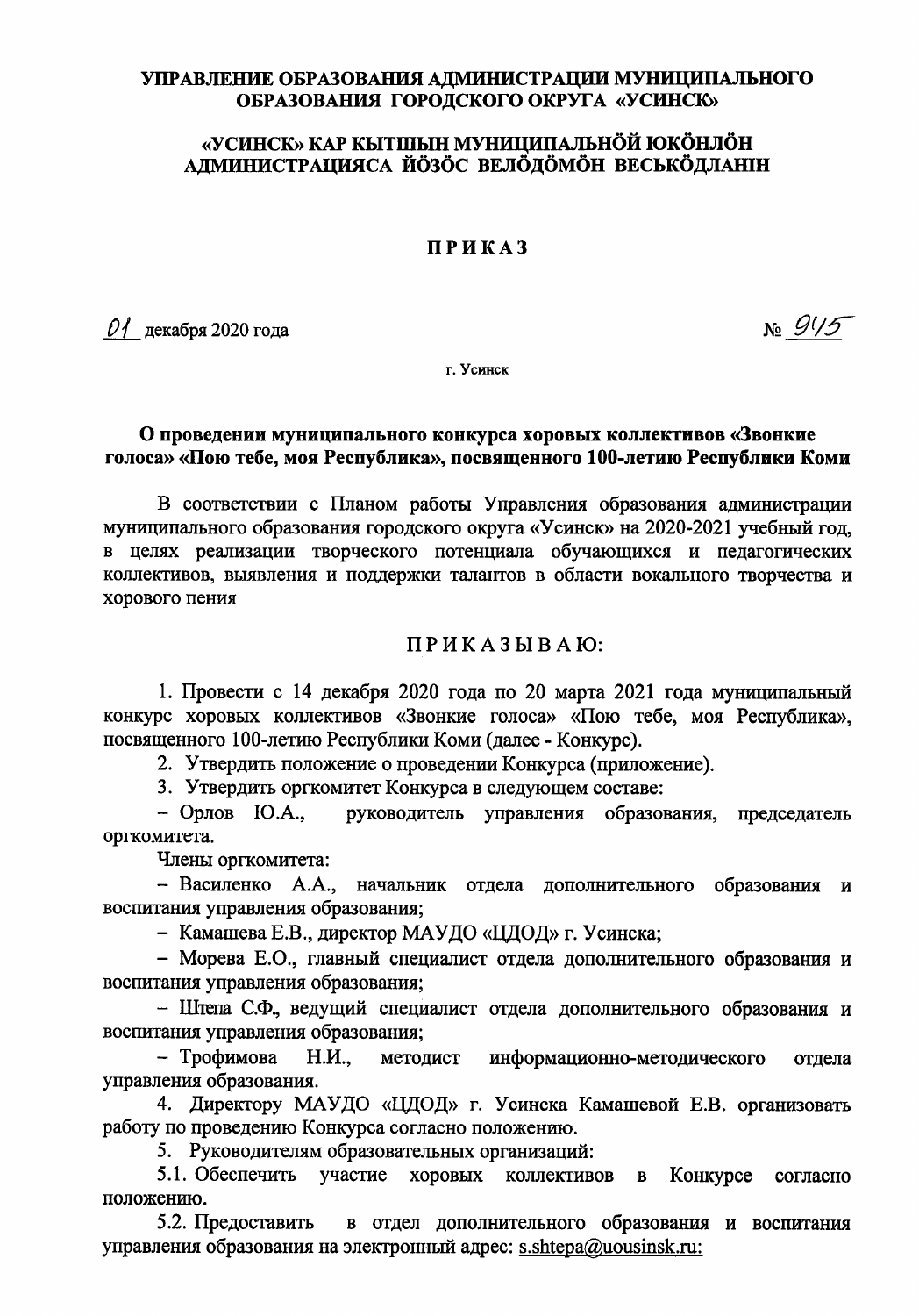5.2.1. Заявку на участие в Конкурсе в электронном виде (с пометкой конкурс хоровых коллективов) по установленной форме. Срок: до 21 декабря 2020 года.

5.2.2. Видеоматериал для участия в отборочном туре Конкурса. Срок: с 21 декабря 2020 года по 30 января 2021 года.

6. Отделу дополнительного образования и воспитания управления образования (Василенко А.А.) обеспечить координацию и контроль организации и проведения Конкурса.

7. Контроль исполнения приказа возложить на Белецких О.Б., заместителя руководителя управления образования.

Руководитель управления образования

ДАМИНИС OACKOro O OTAEA КАДРОВОГО ДОКУМЕНТАЦИОННО **MADOPMALMORITORY** ОБЕСПЕЧЕНИЯ **TYBANKAY Г.УСИНСК** 

Ю. А. Орлов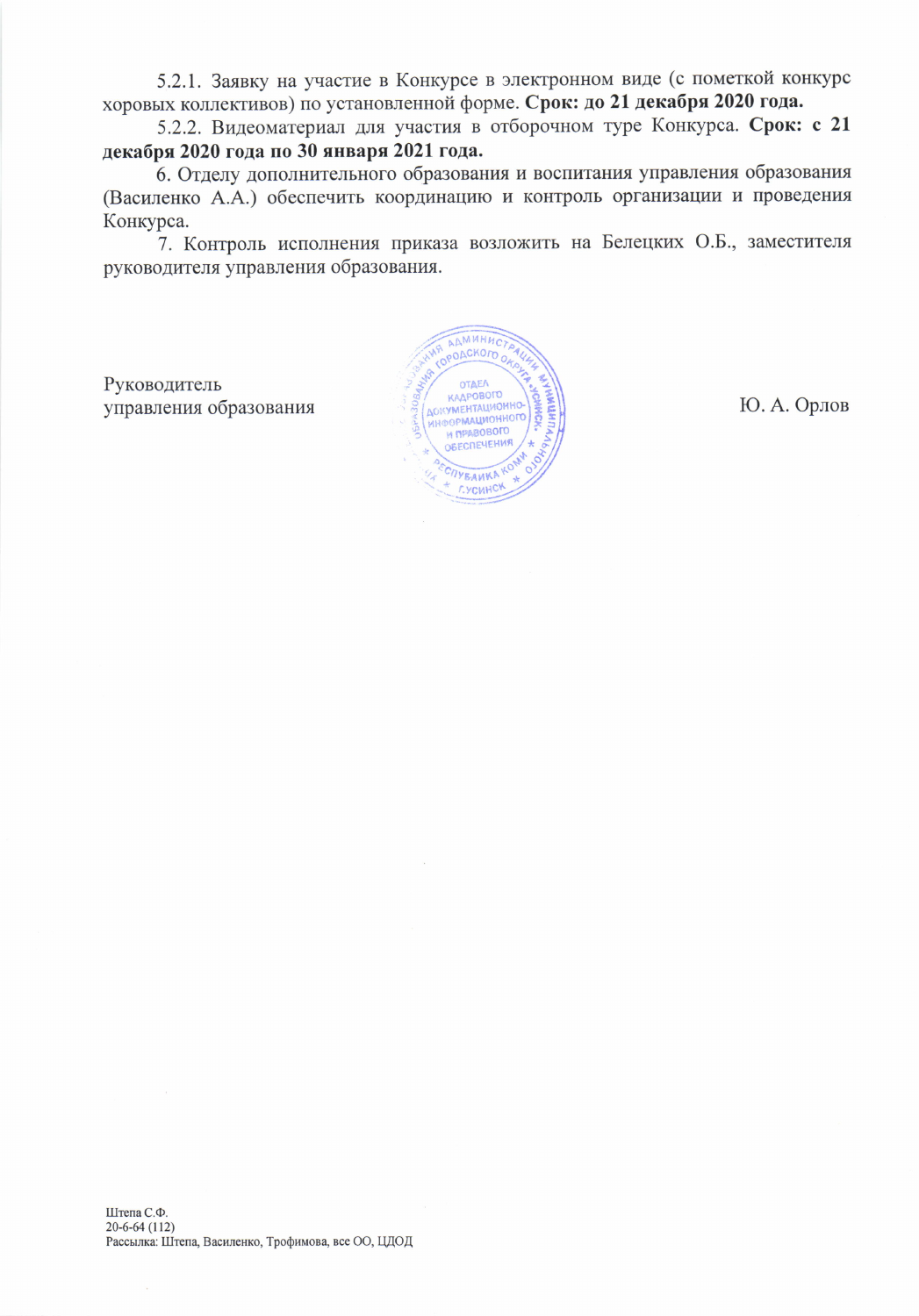Приложение к приказу УО AMO ГО «Усинск» от 01 декабря 2020 г. № 945

#### Положение

о проведении муниципального конкурса хоровых коллективов «Звонкие голоса» «Пою тебе, моя республика», посвященного 100-летию Республики Коми

#### 1. Общие положения

Муниципальный конкурс хоровых коллективов «Звонкие голоса» «Пою тебе, моя республика», посвященный 100-летию Республики Коми (далее - Конкурс) проводится Управлением образования администрации муниципального образования городского округа «Усинск» совместно с МАУДО «ЦДОД» г. Усинска (организаторы Конкурса).

# 2. Цели и задачи Конкурса:

Конкурс проводится в целях реализации творческого потенциала обучающихся и педагогических работников, выявления и поддержки талантов в области вокального творчества и хорового пения.

Задачами Конкурса являются:

- популяризация хорового пения;

- поддержка и развитие хоровых традиций;

- воспитание положительного эмоционального отношения к вокальнохоровым произведениям;

- выявление лучших вокально-хоровых коллективов, предоставление им возможности для самовыражения.

### 3. Участники Конкурса

Участниками Конкурса являются воспитанники дошкольных образовательных организаций, учащиеся общеобразовательных организаций, МАУДО «ЦДОД» г. Усинска, педагогические коллективы образовательных организаций.

Конкурс проводится по 4 возрастным категориям:

- воспитанники дошкольных образовательных организаций;

- учащиеся 1-4 классов;

- учащиеся 5-11 классов;

- педагогические коллективы.

# 4. Порядок проведения Конкурса

Конкурс проводится с 14 декабря 2020 года по 20 марта 2021 года:

- отборочный тур: с 21 декабря 2020 года по 30 января 2021 года (в заочном формате);

- финальный этап Конкурса - март 2021 года (при снятии ограничительных мер, в противном случае финальный этап будет проведён заочном формате).

Организаторы Конкурса (МАУДО «ЦДОД» г. Усинска):

- готовят оценочные листы согласно критериям оценивания (п.6);

- оформляют дипломы и благодарственные письма;

- организуют и проводят Конкурс (генеральные репетиции, финальный этап Конкурса).

Оргкомитет Конкурса формирует состав профессионального жюри.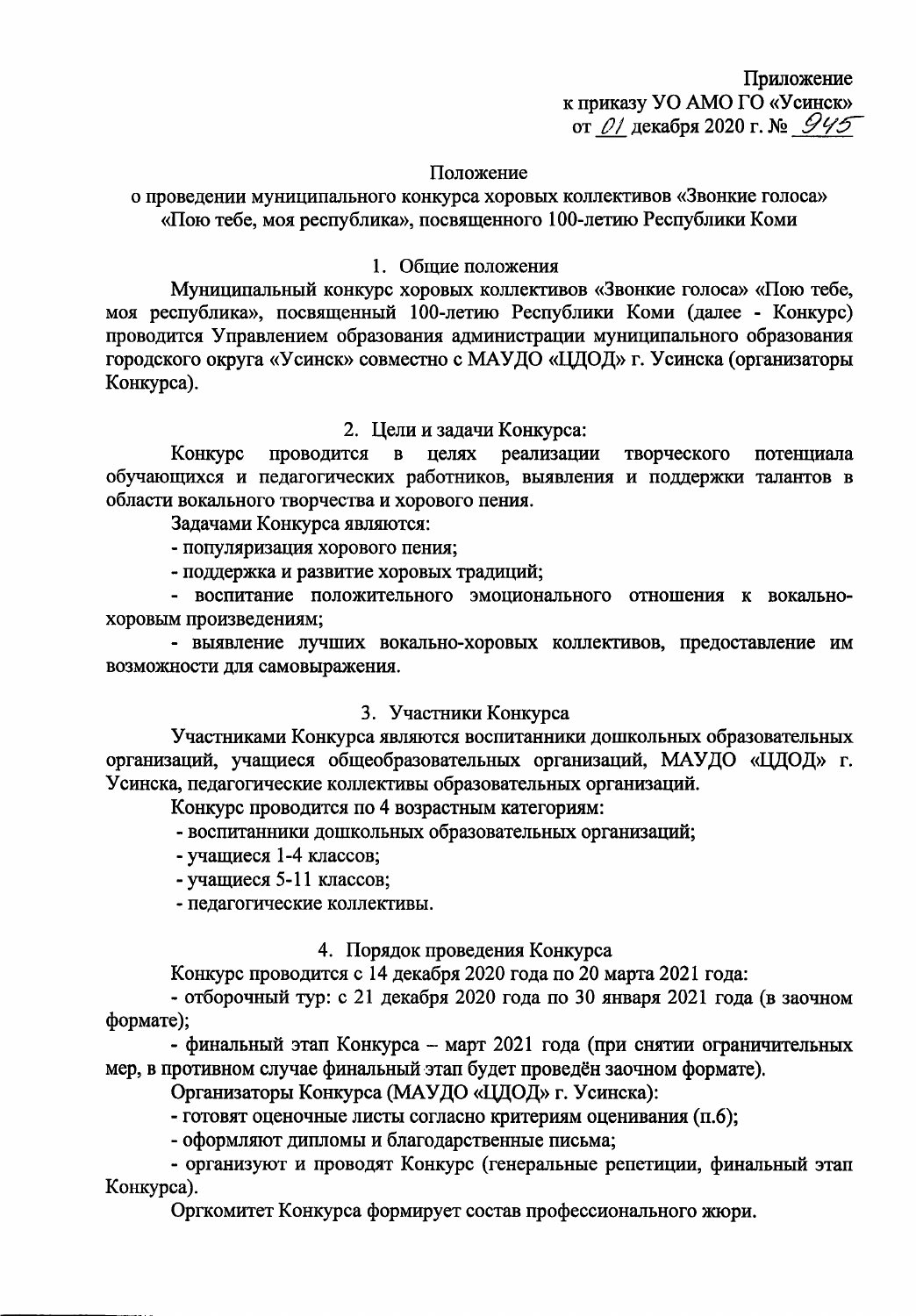Жюри оставляет за собой право определять количество победителей, лауреатов Конкурса.

Жюри не комментирует принятые решения.

#### 5. Требования к участию в Конкурсе

в Конкурсе каждым коллективом представляется два Для участия разнохарактерных музыкальных произведения, исполненных под инструментальное сопровождение под фонограмму «минус один» или acappella (без сопровождения). Одно музыкальное произведение должно строго соответствовать тематике Конкурса (на коми или на русском языке), второе музыкальное произведение по выбору (произвольная тематика).

Выступление на Конкурсе может проходить как с дирижером, так и без него (по желанию руководителя коллектива).

Выступление на Конкурсе предполагает наличие атрибутики хорового коллектива или концертной одежды для всех участников.

Не допускается использование фонограмм с записанными бэк-вокальными партиями, а также с записанным dabl-ом, фонограммы «караоке».

Присутствие каждого коллектива-участника на всех репетициях (согласно графику) и в финальном этапе Конкурса, в котором планируется его выступление, обязательно. Сроки репетиций и финального этапа Конкурса при снятии ограничительных мер будут сообщены дополнительно. Участие в Конкурсе означает согласие со всеми его условиями, изложенными в данном Положении.

Для участия в Конкурсе необходимо представить заявку в электронном виде (с пометкой конкурс хоровых коллективов) по форме (приложение), видеоматериал для участия в отборочном туре в отдел дополнительного образования и воспитания управления образования в установленные сроки, указанные в приказе.

# 6. Критерии оценивания.

исполнительского мастерства (музыкальность, уровень чистота интонирования, тембр голоса, дикция) - до 10 баллов;

- оформление/подача номера - до 5 баллов;

- поведение исполнителей на сцене/артистизм (внешний вид) - до 3 баллов.

# 7. Награждение

Победители (Гран-при) Конкурса награждаются дипломами Управления администрации муниципального образования городского округа образования и памятным знаком, Лауреаты в каждой возрастной категории «Усинск» награждаются дипломами Управления образования администрации муниципального образования городского округа «Усинск» и памятным знаком, участникам вручается благодарственное письмо Управления образования администрации муниципального образования городского округа «Усинск» и памятный знак.